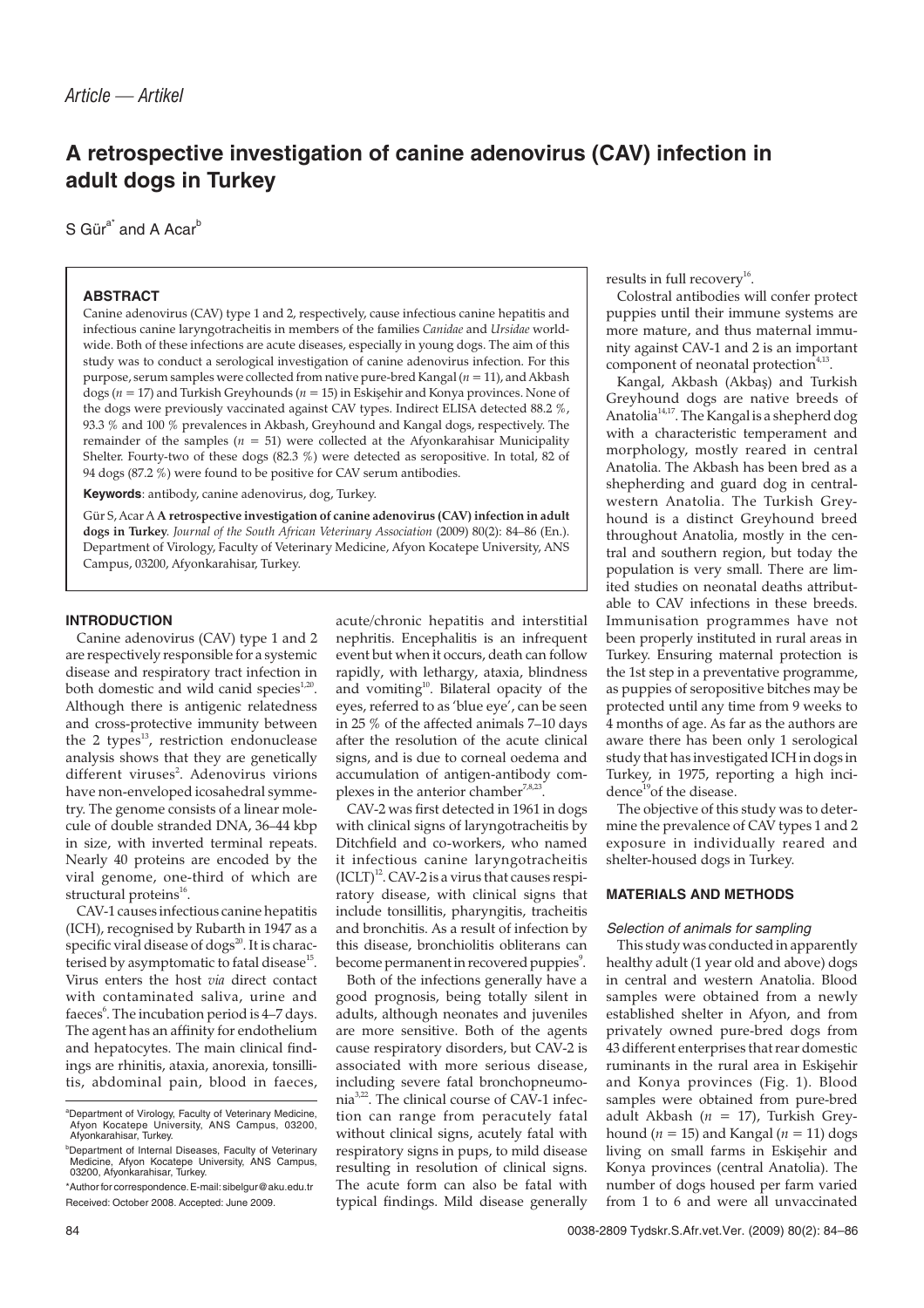

Fig. 1: **Map of Turkey** (study area in dark grey) **showing the location of provinces where dogs were sampled for antibodies against canine adenovirus** (CAV)**.**

(except for the Kangal dogs from the Konya provinces that may have received vaccinations, some of them as puppies, but only unvaccinated individuals and individuals of known vaccination status were sampled). A single dog was sampled from each sampling unit as a representative of each group's exposure. Bona fide health records of the sampled dogs indicating whether they had shown clinical signs referable to CAV previously were not obtained.

The remainder of the samples  $(n = 51)$ were collected from dogs housed in the recently established Afyon Municipality Dog Shelter where animals had been admitted during the 3 months preceding the sampling date. Fifty-one of the 70 shelter housed dogs were sampled, all of them adult dogs  $(≥1 yr)$ .

Management conditions in the shelter were considered optimal, with no more than 2 dogs in adjacent half-enclosed cages. The dogs housed in the shelter in Afyon province had unknown vaccination status prior to admission, but vaccination was considered unlikely. All dogs had received only a rabies vaccination on arrival at the shelter. Sex of the dogs was ignored during sampling. A total of 94 serum samples was collected from adult and clinically normal dogs from breeding units and the animal shelter.

Blood was collected from the *vena saphena* into serum tubes and centrifuged at  $3000 \times g$  for 10 minutes. Samples were frozen (–20 °C) until analysis.

### ELISA (Enzyme-Linked Immunosorbent Assay)

Canine adenovirus indirect ELISA Kit (EVL diagnostic division, Woerden, Netherlands) was used for detecting CAV specific polyclonal antibodies qualitatively in  $\cos^{18}$ . This test is unable to discriminate between the 2 serotypes. The test was performed in 96-well microtitre plates according to the manufacturer's instructions, and the optical density was measured at 450 nm. Every sample was scored using control values.

### **RESULTS**

Using the I-ELISA test, antibody prevalences of 88.2 %, 93.3 %, and 100 % respectively were detected in Akbash, Greyhound, and Kangal breed dogs housed on rural farms. The lowest prevalence (82.3 %) was detected in shelter dogs in Afyonkarahisar province. The highest prevalence was found in Konya Province, with a level of 96.1 % (25/26) (Table 1).

#### **DISCUSSION**

The privately owned dogs (Kangal, Akbash and Turkish Greyhound) were working dogs, used for shepherding or guarding, and were from the rural area of Eskişehir and Konya. All the samples from the Kangal breed of dogs in Konya province were found to be positive. According to the owners, some of these dogs had received vaccinations, including CAV, as puppies. Autoimmunisation may have occurred in non-vaccinated dogs when those dogs that had received modified live vaccine shed virus, thus exposing unvaccinated dogs. This appar-

ently only occurred in Kangal dogs. Samples collected in Eskişehir province were from Akbash dogs and Greyhounds. Of 17 Akbash dogs, 15 (88.2 %) were found to be positive. Of the Turkish Greyhounds, a rare breed, 15 dogs were sampled and 14 of them  $(93.3 \%)$  were seropositive for CAV.

Shelter dogs, without a CAV vaccination history, were from Afyonkarahisar Municipality. Samples were collected just 3 months after the shelter was established when the premises were unlikely to have had a high viral load. The lowest prevalence of antibodies was determined for the animals housed in this shelter(82.3 %). It is known that the incidence of an infection with a high morbidity rate, such as CAV, is generally high in dog barns and shelters, making the results of this study unexpected. Possible explanations for the low proportions detected include length of time the dogs were housed in the shelter, samples were collected within only 3 months of its opening, and the difference in management and hygiene in the shelter compared with that of privately owned working dogs. Breed population differences with regard to variable susceptibility could be another compounding factor

Canine adenovirus has a worldwide distribution. Antibody prevalences that have been reported ranged from 30 % to 82  $%$  in the dogs tested<sup>4,20,21</sup>. The prevalance of ICH has been reported to be high in Turkey<sup>19</sup>.

Adenoviruses are very resistant to averse environmental conditions, as well as to chemicals such as chloroform, ether, acids and formalin $^5$ , and they can survive for long periods. Recovered dogs may shed the virus for a long time. In addition, vaccinated dogs can also shed the virus. These factors lead to a virus burden in the environment.

Clinical cases of ICH have not been seen in regions where vaccination programmes have been in place for several years, possibly due to secondary immunisation. Vaccination against CAV-1 and 2 has not been widely used in rural areas in Turkey. Except for Kangal dogs from Konya province, the dogs in this study were generally not vaccinated, and except for in Kangal

Table 1:**Results of CAV antibody status and proportion of exposed dogs from the Anatolian region of Turkey tabulated according to their province of origin and breed.**

| <b>Provinces</b>     | <b>Breed</b> | No. of samples | CAV      |       |
|----------------------|--------------|----------------|----------|-------|
|                      |              |                | $Ab (+)$ | (%)   |
| Afyonkarahisar       | Shelter dogs | 51             | 42       | 82.3  |
| Eskişehir-Sivrihisar | Akbash       | 17             | 15       | 88.2  |
| Konya                | Greyhound    | 15             | 14       | 93.3  |
| Konya                | Kangal       | 11             | 11       | 100.0 |
| Total                |              | 94             | 82       | 87.2  |